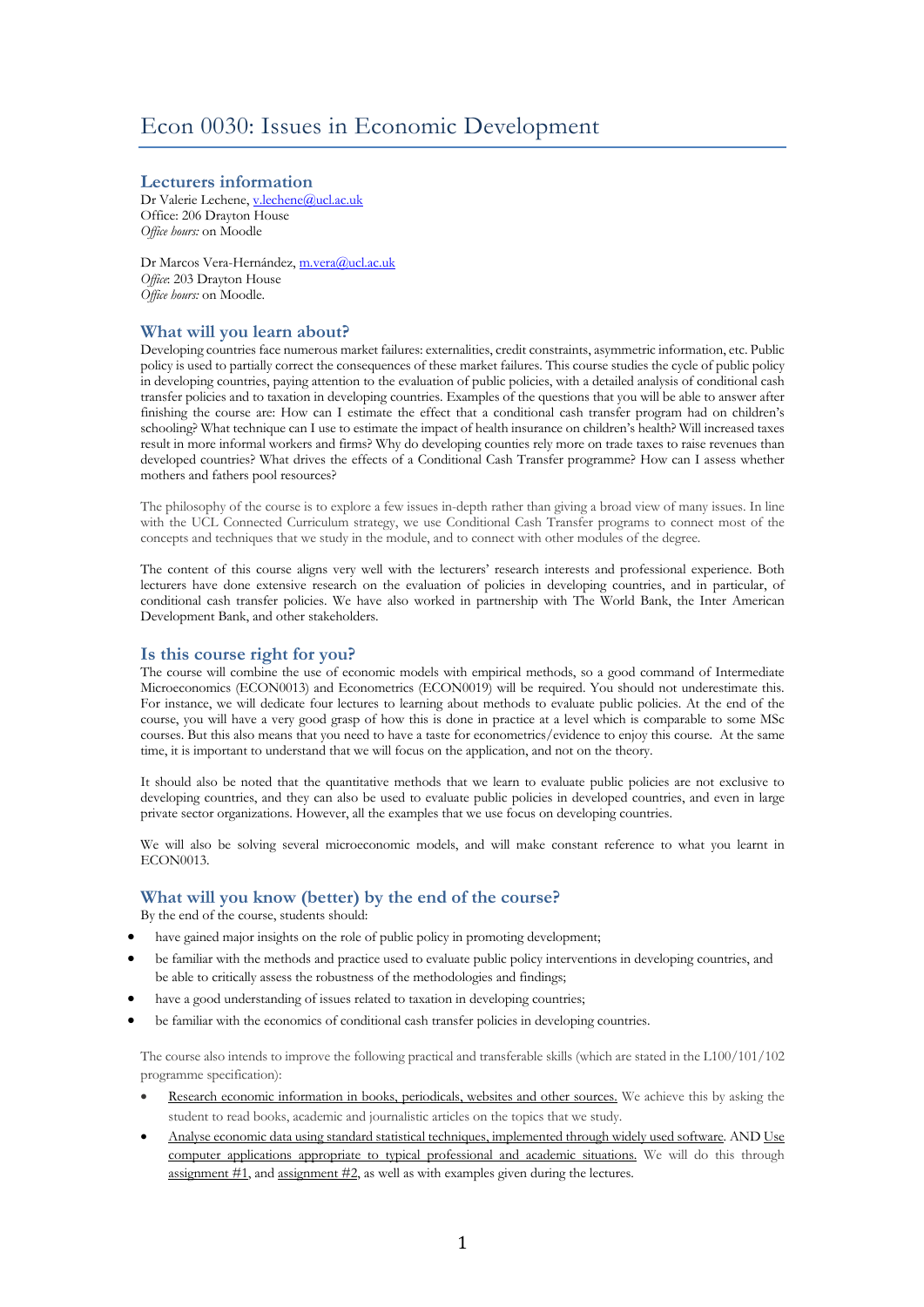• Collaborate with colleagues. We encourage you to complete the assignments in groups of 2 or 3 students. Please, hand-in only one set of answers with the names of all the group members (group members can be different for different assignments). In Tutorial #1, you will also work in pairs.

## **What have students thought of the course in the past?**

Student evaluations in this module are usually very good. Students in the past have identified some issues with the module that we have tried to address:

- "Too much econometrics, which hasn't helped improved my understanding of issues in economic development". We now provide more information in the syllabus regarding the econometrics content of the course, so that students that take the course rightly anticipate that econometrics is very important in the course.
- "I had problems doing the STATA section of the problem sets." We now include STATA tips within the assignments, as well as STATA resources and videos in Moodle.

# **How do you learn on this course?**

## **Asynchronous materials**

Readings and videos to be completed by 18:00 (London time) of the day before the Lecture.

## **Lectures**

10 Lectures with the course lecturers. The lectures will build on the asynchronous materials.

### **Tutorials**

There will be four tutorials during the course.

#### Tutorial 1: Evaluation in Practice

The objective of this tutorial is to cover the practical aspects of evaluating a policy that is going to be implemented by a government. You will be presented with a policy and be asked questions. With the help of a class mate, you have to quickly come up with answers which will be discussed during the tutorial. To prepare for this tutorial, you only need up to date with the content of the course.

#### Tutorial 2: Discussion of Assignment 1 and of a paper

You will also be asked to read a paper in advance of the tutorial to contribute to the discussion during the tutorial. Time permitting, you can bring any remaining questions about assignment 1.

#### Tutorial 3: Discussion of Assignment 2 and of a paper.

You can bring any remaining questions about assignment 2 to this tutorial. You will also be asked to read a paper in advance of the tutorial to contribute to the discussion during the tutorial.

### Tutorial 4: Discussion and exam preparation

The purpose of this tutorial is to consolidate the learning of the material taught. You will be asked to solve exam type questions (assignment 3) and you will discuss the material learnt in the course. You will have to hand in your work N days before the tutorial.

### **Assignments**

We separate tutorials from assignments because for some assignments, you will not need a tutorial, as you will be provided with a video explaining the solutions to the assignment.

You are encouraged to do the assignments in a group of two or three students, but it is perfectly OK to do the assignments individually if you prefer. All assignments need to be submitted by the deadline, which will be advertised. Please, only hand in one set of answers per group (with the names of all group members). You can have different group members in each assignment. These assignments are formative and do not count towards the module grade.

## Assignment 1: Estimation of the effect of public policy

The purpose of this assignment is to help you start to learn how to estimate the effect of public policies using statistical software (STATA). You will be provided with datasets and asked to carry out certain estimations, and interpret the computer output.

You will have to hand in your work by a deadline TBD. This assignment does not require a tutorial. You will be able to watch a video with the solution. You will receive feedback on this assignment. If you have further questions, please get in touch with the class tutor during his/her office hours.